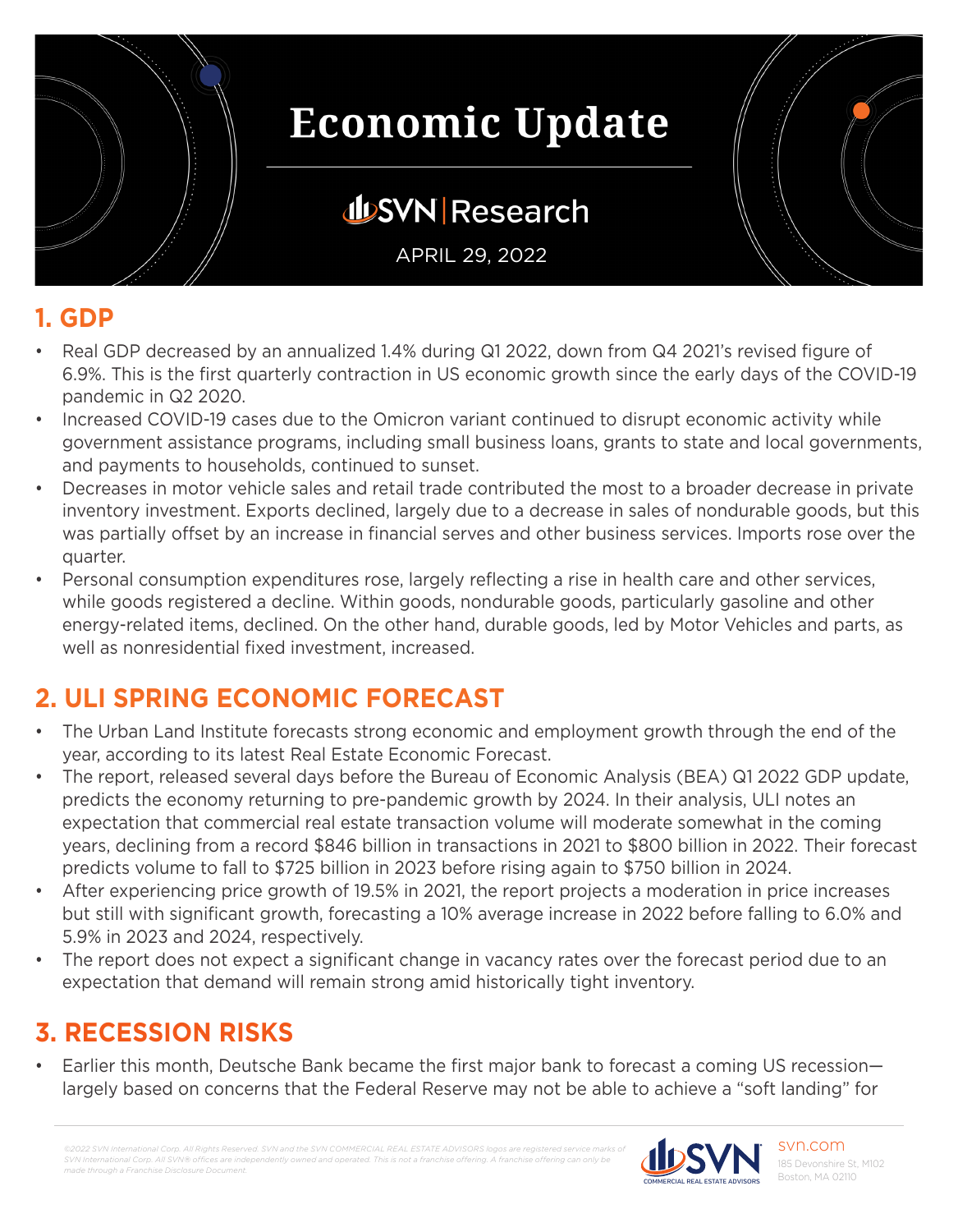

## **JUSVN Research**

monetary policy, potentially pushing the economy into a recession.

- Persistent inflation has forced the Fed's hand to try and aggressively get a handle on price stability. From the view of Deutsche Bank economists, "It is now clear that price stability...is likely to only be achieved through a restrictive monetary policy stance that meaningfully dents demand."
- Their forecast predicts a "mild" US recession that would last just a couple of quarters with the potential to push the unemployment rate up to 5%. The bank's economists base this on a consensus that the Fed could raise its policy rate as high as 3.5% to cool price increases that they see extending into next year— a move that could deliver a blow to consumer demand.

### **4. APARTMENT SECTOR UPDATE**

- According to Real Capital Analytics (RCA), Apartment cap rates are averaging 4.7% through Q1 2022 holding steady since Q3 2021.
- Both subsectors that RCA tracks, Garden and Mid/Highrise Apartments, saw cap rates compress over the past four quarters, declining by 29 and 26 basis points, respectively.
- Apartment transaction volumes fell to \$62.96 billion in Q1 2022 after a record-breaking performance in Q4 2021, where transactions reached \$161.63 billion. Still, volume is up 4.17% year-over-year.
- Apartment unit valuations through Q1 2022 are down -2.28% quarter-over-quarter but remain up by 20.33% from one year ago.

#### **5. OFFICE SECTOR UPDATE**

- According to Real Capital Analytics, Office sector cap rates have ticked up in recent months but remain near all-time lows, experiencing a slight increase from 6.2% to 6.3% in Q1 2022. Office cap rates are down by 20 bps year-over-year.
- Cap rates for Suburban Office assets compressed by 40 basis points to 6.3% between Q1 2021 and Q1 2022. Office assets in Central Business Districts (CBD) saw cap rates rise by 80 bps to 5.9% from the previous quarter and are up 60 basis points from one year ago.
- Office sector transaction volumes fell steeply in Q1 2022, declining by 37.3% to \$35 billion. Both Suburban and CBD Office saw transactions fall by 35% or more.
- Office sector valuations measured on a per square foot basis remained relatively unchanged, rising from \$290 per square foot to \$293 per square foot from the previous quarter. They are up 43.7% yearover-year.

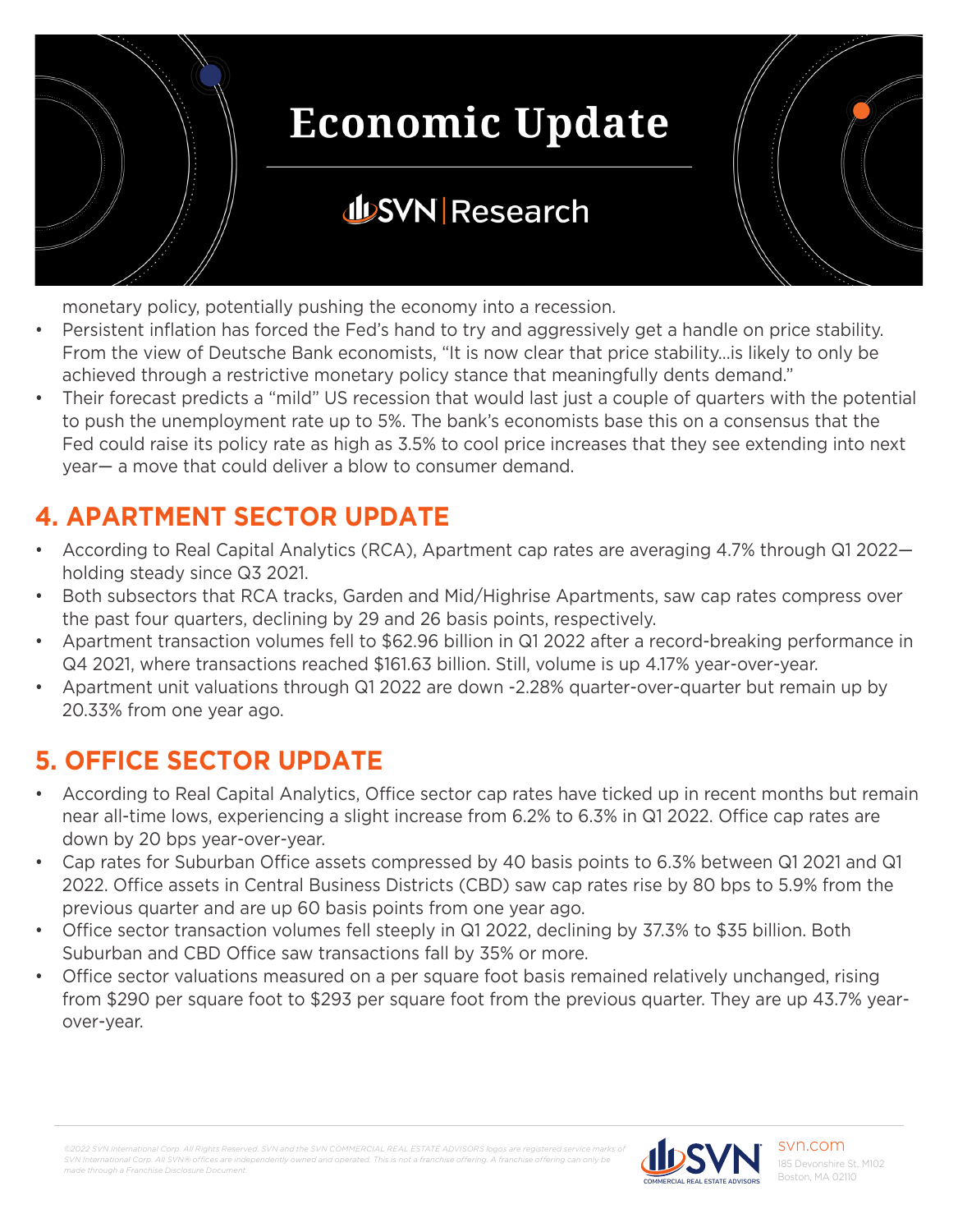

## **JUSVN Research**

### **6. RETAIL SECTOR UPDATE**

- According to Real Capital Analytics (RCA), Retail sector cap rates have remained steady over the past several quarters, charting in at 6.4% between Q3 2021 and Q1 2022. Retail cap rates are down by 20 basis points from Q1 2021.
- Retail shops saw cap rates drop by 10 basis points from the previous quarter and are down 30 basis points from one year ago. Meanwhile, retail centers saw cap rates rise by 20 basis points from the previous quarter and remain unchanged from one year ago.
- After reaching record transaction volumes (since RCA began tracking in 2001) in Q4 2021, the Retail sector saw volumes sink by 49.4% to \$18.6 billion in Q1 2022. Still, retail transactions are more than double their Q1 2021 volume.
- Measured on a per square foot basis, asset prices, on average, are down by 2.0% quarter-over-quarter but remain up by 16.4% year-over-year.

## **7. INDUSTRIAL SECTOR UPDATE**

- Iccording to Real Capital Analytics, Industrial sector cap rates rose by 30 basis points from the previous quarter to 5.8% but just a tick up from one year ago, when cap rates stood at 5.7%.
- Flex Industrial assets have posted the largest annual cap rate rise through Q1 2022, climbing by 30 basis points from one year ago to 6.4%. Meanwhile, Single Tenant Warehouse assets have ticked up by 10 basis points from one year ago.
- After three consecutive quarterly increases, Industrial sector transaction volumes fell in Q1 2022 to \$33.91 billion from \$77.0 billion in Q4 2021. Still, volume is above the 22.6 billion registered in Q1 2021.
- On a per square foot basis, Industrial sector asset prices climbed by 6.5% quarter-over-quarter to \$139 per square foot. Momentum in the sector has remained strong throughout the pandemic recovery, with Industrial assets prices climbing by 21.0% over the past year.

#### **8. BUILDER CONFIDENCE**

- Higher construction costs continue to take a toll on builder confidence, according to recent data by the National Association of Home Builders (NAHB)
- According to the NAHB/Wells Fargo Housing Market Index (HMI), builder confidence in the market for newly-built single-family homes dropped two points to 77 in April, its fourth consecutive monthly decline.
- The current sales conditions portion of the index fell two points to 85, while the subindex tracking the traffic of prospective buyers posted a six-point decline to 60. Sales expectations in the next six months

*©2022 SVN International Corp. All Rights Reserved. SVN and the SVN COMMERCIAL REAL ESTATE ADVISORS logos are registered service marks of SVN International Corp. All SVN® offices are independently owned and operated. This is not a franchise offering. A franchise offering can only be made through a Franchise Disclosure Document.*

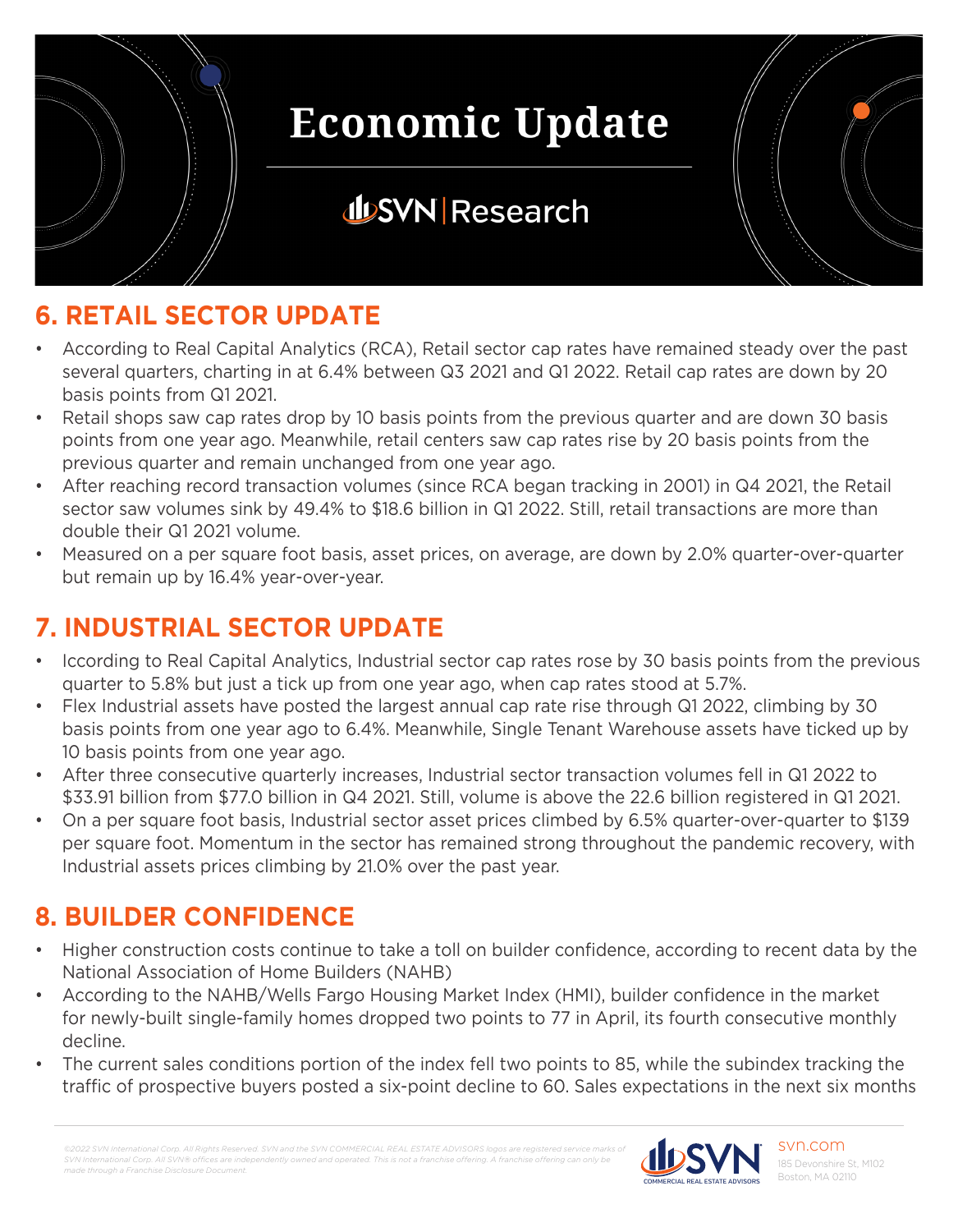

increased three points to 73 following a 10-point drop in March.

• Builders report a drop in sales traffic and sales conditions that fell to their lowest levels since summer 2021. Driving the decline are persistent supply chain issues alongside rapidly rising interest rates while rising home prices tamper demand in entry-level markets. Mortgage rates have risen by 1.9% since the start of the year.

### **9. SMALL BUSINESSES RAISING PRICES**

- According to a recent survey from the National Federation of Independent Businesses, roughly 40% of small businesses in the US plan to raise sales prices by 10% or more in the near future as inflation continues to rage across the economy.
- The survey, which was conducted between April 14th and April 17th among 540 small business owners, shows that over two-thirds of respondents intend to raise their prices within the next three months. Roughly half of the firms are planning increases of 4% to 9%.
- Nine-in-ten firms in the survey indicated that they've already had to raise prices in order to account for rising costs. 62% say that inflation is having a "substantial" impact on their business, with another third indicating a "moderate" impact. None of the respondents claimed that inflation was having "no impact."

## **10. WORKFORCE CONFIDENCE INDEX**

- LinkedIn's Workforce Confidence Survey reports that so far in 2022, the cities of Nashville, Greenville (SC), and Louisville outperform all other metros in workforce optimism.
- The study, which constructs an index based on the responses of nearly 35,000 US professionals, reports that seven of the top-ten spots on their list were in the Southeastern corner of the US—another accolade of the region's recent outsized economic performance.
- Miami and Greensboro (NC) round out the top five, followed by Salt Lake City, Seattle, Pittsburgh, Hampton Roads (VA), and the Raleigh-Durham area. Each of the top three metros registered a score of 50 and above compared to the nationwide average of 41.
- Driving the numbers are a series of factors. Nashville has benefited from a population influx alongside large investments by companies like Amazon and a booming healthcare sector. Greenville has become a growing hub for automobiles, with a large regional footprint by BMB alongside others. Louisville has benefited from a more diverse economy, with significant footprints from healthcare, manufacturing, retailing, financing, lodging, and transportation/warehousing.